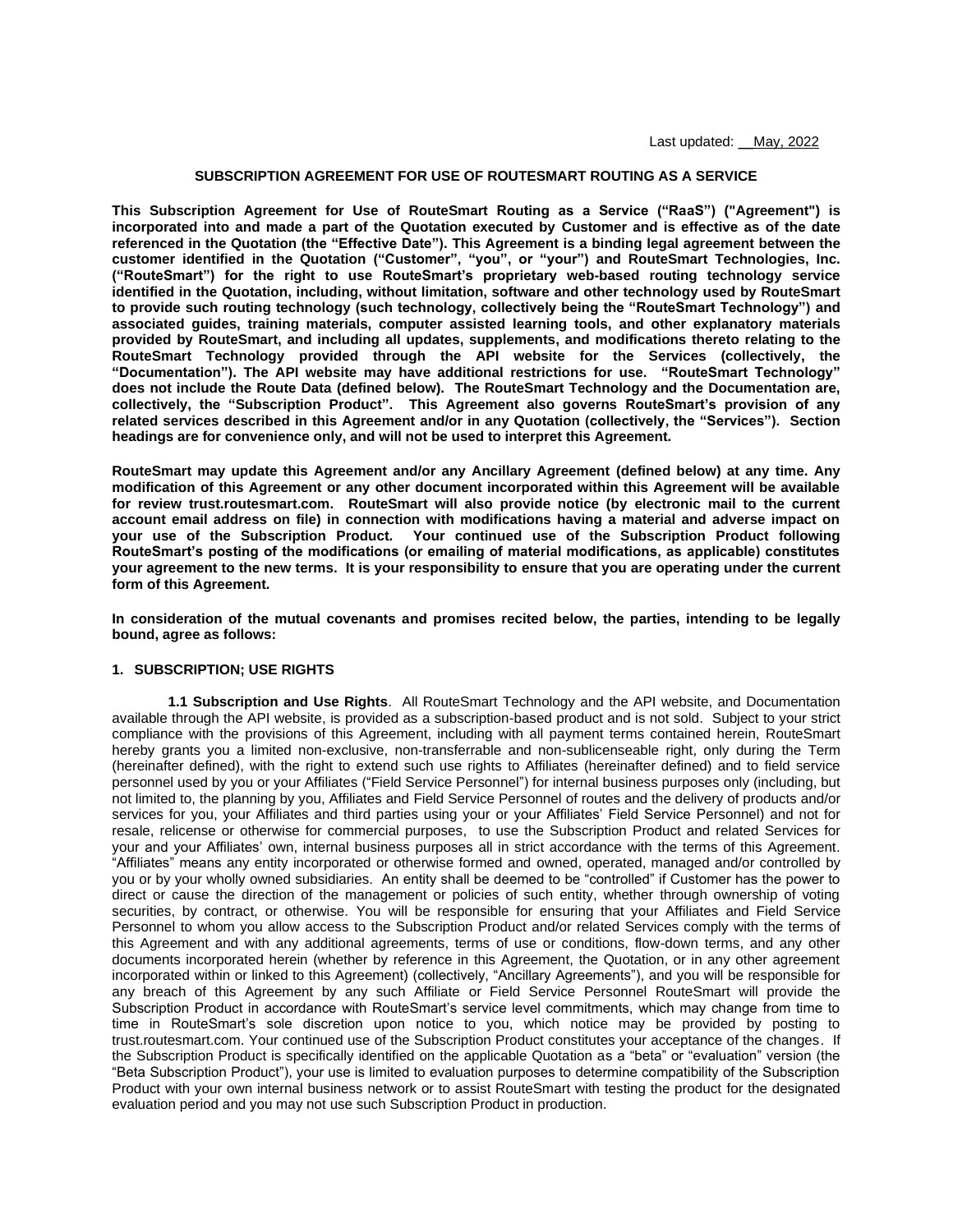**1.2 Restrictions.** The use rights granted in Section 1.1 above are subject to the restrictions in this Section 1.2 and your continuing compliance with the terms of this Agreement. Except as otherwise permitted under this Agreement, you may not (a) use the Subscription Product in combination with any software or equipment that is prohibited in the Documentation or the applicable Quotation; (b) authorize use of the Subscription Product by anyone other than you, your Affiliates or the Field Service Personnel unless such use is for your benefit (you are responsible for all acts and omissions of anyone that you authorize use of the Subscription Product through your account); (c) use the Subscription Product other than as permitted under this Agreement, or access or use the Subscription Product through any technology or means other than that provided by RouteSmart; (d) separate the components of the Subscription Product for use individually or separate from the Subscription Product(s); (e) reverse engineer, decompile, or disassemble the Subscription Product; (f) create derivative works or reduce the Subscription Product object code to human readable form; (g) sell, rent, lease, lend, distribute, market or create a lien or security interest in the Subscription Product unless otherwise agreed to between you and RouteSmart; (h) sublicense or otherwise transfer the Subscription Product, (i) remove or obscure any proprietary notices, labels or markings included by RouteSmart in the Subscription Product; (j) use the Subscription Product to provide services to third parties, sell, license or otherwise commercialize outputs derived or realized from your use of the Subscription Product, license, sublicense, sell, resell, supply, rent, lease, transfer, assign, distribute, disseminate, time share, download, print, copy, circulate, publish, reproduce, or otherwise commercially exploit or make the Subscription Product available to anyone, or use the Subscription Product in a manner that gives you or any other person access to mass downloads or bulk feeds relating to or contained within the RouteSmart Technology and of content, data or other information provided therewith, including but not limited to numerical latitude or longitude coordinates, imagery, and visible map data ("Content"); (k) use the Subscription Product to send spam or otherwise unlawful email messages; (l) use the Subscription Product to send or store infringing, obscene, threatening, libelous or otherwise unlawful or tortious material, including material harmful to children or violative of third party privacy rights; (m) knowingly use the Subscription Product to send or store material containing any harmful computer code; (n) knowingly interfere with or disrupt the integrity or performance of all or any part of the Subscription Product; (o) attempt to circumvent the security features or otherwise gain unauthorized access to the Subscription Product; (p) modify, copy or create derivative works from the code for the Subscription Product; (q) create external Internet "links" (that is, links that are visible to the public) to or from the Subscription Product, "frame" or "mirror" any RouteSmart data or other material included in the Subscription Product; (r) disassemble, reverse engineer, or decompile the code for the Subscription Product in order to build, a product or service that is competitive with the Subscription Product; (s) for High Risk Activities (being activities where the use or failure of the Subscription Product could lead to death, personal injury, or environmental damage, including (i) emergency response services; (ii) autonomous and semi-autonomous vehicle or drone control; (iii) vessel navigation; (iv) aviation; (v) air traffic control; or (vi) nuclear facilities operation); (t) for activities that are subject to the International Traffic in Arms Regulations (ITAR) maintained by the United States Department of State; (u) on behalf of or for the benefit of any entity or person who is legally prohibited from using the Subscription Product; (v) to transmit, store, or process Personal Data; or (w) benchmark the availability, performance, and/or functionality of the Subscription Product, including without limitation any output obtained or derived from the Subscription Product or use thereof, for competitive or any other purposes.

**1.3 Your Responsibilities.** Upon completing the RouteSmart sign up process and subject to your continuing compliance with the provisions of this Agreement, RouteSmart grants you a non-exclusive, nontransferable license to access the Subscription Product and Content by providing an account defined by a username and a password and/or an API key. You are responsible for maintaining the confidentiality of your account and/or your API key and you are fully responsible for all activities that occur under your account and API key. You agree to immediately notify RouteSmart of any unauthorized use of your account or API key or any other breach of security and ensure that you exit from your account and API key at the end of each session. RouteSmart will not be liable for any loss or damage arising from your failure to comply with these requirements. You are solely responsible for authenticating and administrating all user identifications and passwords for Affiliates and Field Service Personnel and your and their employees who use the Subscription Product and for all employee activities occurring through your account for such Subscription Product. You shall: (a) have sole responsibility for the accuracy, quality, integrity, legality, reliability, and propriety of all the data that you upload to the Subscription Product (collectively, the "Route Data"); and (b) use commercially reasonable efforts to prevent unauthorized access to or use of the Subscription Product through your password and notify RouteSmart immediately of any such unauthorized use that you become aware of, and (c) comply and ensure that your employees and non-employee personnel and contractors comply with the terms of this Agreement and any subsequent terms imposed by RouteSmart with respect to the Subscription Product, as well as all laws, rules and regulations applicable to your use of the Subscription Product. RouteSmart is not obligated to regularly monitor your use, data and/or anything you upload to the Subscription Product. However, it may remove any illegal material, including Route Data from RouteSmart's system at any time without liability to you, your users or any third party, provided that RouteSmart will notify you of such action.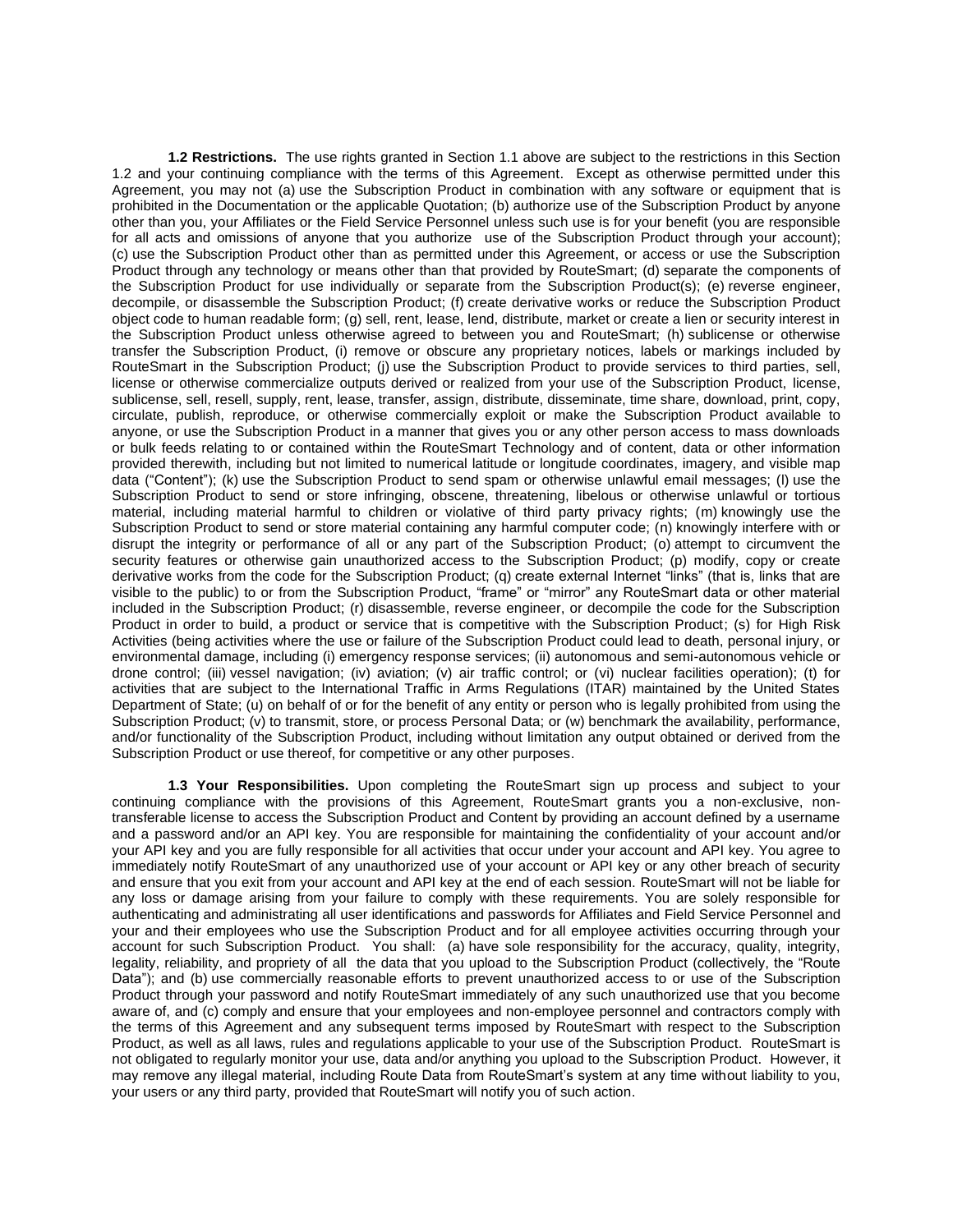**1.4 Reservation of Rights/Ownership.** ALL RIGHTS IN THE SUBSCRIPTION PRODUCT NOT EXPRESSLY GRANTED IN THIS AGREEMENT ARE RESERVED BY ROUTESMART. The Subscription Product may be protected by United States and international copyright laws and treaties, as well as patent and other intellectual property laws and treaties. The RouteSmart Technology incorporates technology provided by third parties ("Third Party Technology") and your use of the RouteSmart Technology is conditioned upon your compliance with all applicable Third Party Technology flow-down terms and other conditions (available for review at trust.routesmart.com. Except for the limited rights granted by RouteSmart in Section 1.1, as between the parties, all title, copyright, patent and other proprietary rights, including trade secrets (if any), in and to all copies of the Subscription Product (including in all RouteSmart Technology and Third Party Technology) are owned solely and exclusively by RouteSmart or its suppliers as applicable. Except for the rights granted by you under Section 1.5, as between the parties, all title, copyright, patent and other proprietary rights, including trade secrets (if any), in and to all Route Data (as defined below) is owned solely and exclusively by you.

**1.5 Your Data.** You hereby grant to RouteSmart a nonexclusive, royalty-free, non-sublicensable right to access the Route Data solely as necessary to provide the Services, for system administration, to verify usage including for billing and collection purposes, to contact you and/or, at RouteSmart's discretion, your Affiliates and Field Service Personnel, and for analyzing usage and other trends, patterns, performance and statistical information, provided that RouteSmart will not disclose any Route Data or other data in a manner that permits such information to be identified with you, your Affiliates or any individual user. Notwithstanding anything to the contrary in this Agreement, RouteSmart will not make any changes to the Route Data without your consent, which may be given via electronic mail or other method. In addition, if you notify RouteSmart that the use of any Route Data may cause liability to you, any Affiliate, RouteSmart or any third party, then RouteSmart will immediately cease all use of such Route Data.

**1.6 API Website and Documentation.** RouteSmart may revise the API website and its Documentation from time to time in RouteSmart's sole discretion upon notice to you, which notice may be provided by posting to the API Website.

# **2. PROFESSIONAL AND TECHNICAL SERVICES**.

**2.1 Installation and Implementation Services.** RouteSmart agrees to perform installation and implementation Services as detailed and for the fees (if any) set forth in the Quotation defining the service engagement.

**2.2 Technical Support Services**. Technical and Support Services will be provided by RouteSmart in accordance with RouteSmart's then current technical support services policy (the "Technical Support Services Policy") available for review at trust.routesmart.com, and for the fees set forth in the Quotation. Such Technical and Support Services are included in the subscription fees specified in the Quotation which may change from time to time in RouteSmart's sole discretion.

**2.3 Consulting, and Professional Services**. In the event you request that RouteSmart provide consulting, or other professional services to you, such Services shall be performed pursuant to a Quotation.

**2.4 Changes to Services.** Any changes to the Services must be agreed upon in writing by RouteSmart before such changes will be implemented. All advice, recommendations, opinions and/or modifications provided to you in connection with any Services of any nature or sort may be used by RouteSmart for any of its business purposes, along with all advice, recommendations, opinions and/or ideas for existing or future functionality relating to the Subscription Product and/or Services that you provide to RouteSmart from time to time.

### **3. FEES/INVOICING/PAYMENT.**

**3.1 Invoicing and Payment.** You agree to pay all fees and reimburse all expenses set forth and in accordance with the terms of each Quotation. RouteSmart will invoice you for the fees set forth in the applicable Quotation in accordance with the invoicing schedule in such Quotation. All fees and all expenses are exclusive of all taxes, unless otherwise indicated in a Quotation. You are solely responsible for the payment of all taxes due (other than taxes assessed on RouteSmart's income) on the fees you pay to RouteSmart under this Agreement. If required under applicable law, you will provide RouteSmart with applicable tax identification information that RouteSmart may require to ensure its compliance with applicable tax regulations and authorities in applicable jurisdictions. You will be liable to pay (or reimburse RouteSmart for) any taxes, interest, penalties or fines arising out of any mis-declaration that you make.

**3.2 Suspension of Service**. If your account is overdue with respect to any payment, in addition to any of its other rights or remedies, RouteSmart reserves the right to suspend access to the Subscription Product and other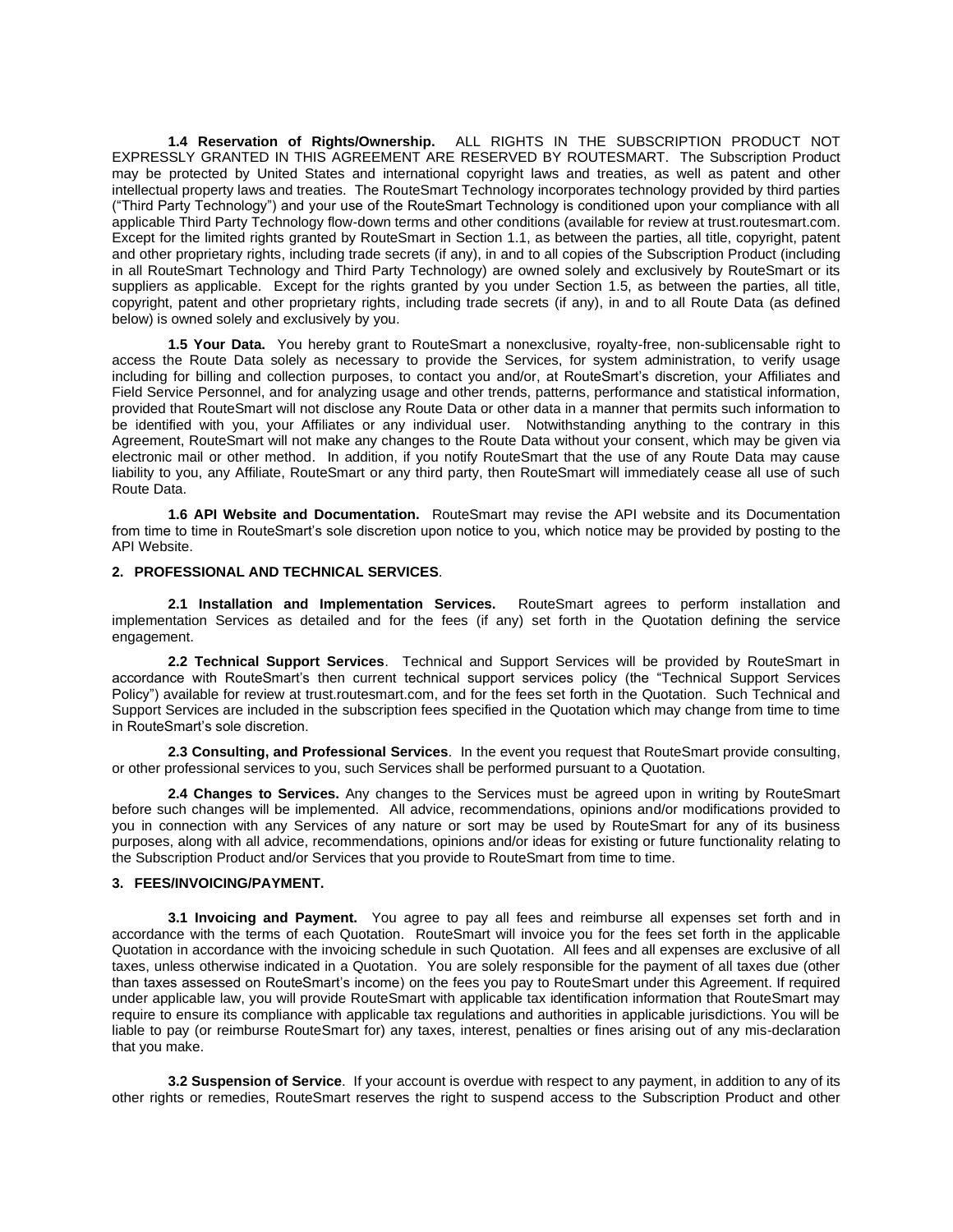Services provided to you without liability to you or your Affiliates and Field Service Personnel until such amounts are paid in full. Amounts payable which remain unpaid thirty (30) days after the due date shall accrue interest at the lesser of 1.5% per month or the maximum rate permitted by law from the due date until such amount is paid in full. This contractual rate of interest shall continue to apply post-judgment, provided, however, if the contractual rate is lower than an applicable post-judgment statutory rate of interest, then the statutory rate of interest shall apply. You will be responsible for all reasonable expenses (including attorneys' fees) incurred by RouteSmart in collecting such delinquent amounts. You may, in good faith, dispute invoices or portions thereof, and in connection therewith will pay the undisputed portions of such invoices. You must state in writing your reason for disputing and withholding any or all of the charges invoiced. We will work with you in good faith for up to thirty (30) days to resolve such disputes before taking further action as provided under this Agreement. The foregoing rights are in addition to any other remedies available to RouteSmart under this Agreement or otherwise pursuant to law or equity.

# **4. TERM AND TERMINATION**.

**4.1 Evaluation Term.** If you have been given a Beta Subscription Product for evaluation or testing purposes, you, the Affiliates and the Field Service Personnel may use it for the designated period specified in the applicable Quotation only, and if none is specified, then sixty (60) days from the date you first receive the Beta Subscription Product, after which time your license to the Beta Subscription Product terminates and your use of such Beta Subscription Product may be blocked unless RouteSmart agrees, in its sole discretion, to extend your license. Even if your use is not blocked, you must stop using the Beta Subscription Product when the license term for such Beta Subscription Product ends. You may not use the Beta Subscription Product in a live or production environment if RouteSmart has provided it to you for evaluation and testing purposes. In such event, regardless of whether the Beta Subscription Product is a pre-release or commercial version, you may only use the Beta Subscription Product to determine its compatibility with and/or feasibility of use within your internal business network for the evaluation/test period designated by RouteSmart or to assist RouteSmart with pre-release testing.

**4.2 Term of Agreement.** The initial term of this Agreement will begin on the Effective Date and, unless earlier terminated in accordance with this Agreement, shall continue for the period stated in the applicable Quotation (or if applicable, until (i) you have exhausted the route credits purchased under the applicable Quotation or (ii) the route credits have expired per the terms stated in the Quotation) (the "Initial Term"). This Agreement shall renew if and as provided in the Quotation. The Initial Term and the Renewal Term(s) (if any) are, collectively, the "Term."

### **4.3 Termination**

4.3.1 Termination for Cause. Either party may terminate this Agreement: (a) upon 30 days prior written notice if the other party materially breaches this Agreement and/or any Ancillary Agreement and such breach remains uncured at the expiration of such period (the "Cure Period"); or (b) if the other party becomes the subject of a petition in bankruptcy or any other proceeding relating to insolvency, receivership, liquidation or assignment for the benefit of creditors. In addition, RouteSmart may, without prejudice to any other rights it may have, terminate this Agreement and the licenses granted hereunder if you or any Affiliate are in breach of the license, confidentiality and/or proprietary rights provisions of this Agreement, or in the event of any default under any Ancillary Agreement or any other agreement between you and RouteSmart or RouteSmart's technology solutions providers. If RouteSmart provides you with written notice of a breach of this Agreement and/or any Ancillary Agreement, RouteSmart may suspend your access to the Subscription Product during the Cure Period until you cure such breach. In the event you breach this Agreement and/or any Ancillary Agreement, RouteSmart's right to suspend or terminate this Agreement and/or its provision of the Subscription Product and other Services shall not relieve you of your obligation to pay any accrued and unpaid fees due. In the event you terminate this Agreement for cause, you shall be entitled to a refund of any prepaid subscription fees that you paid to RouteSmart, pro-rated over the balance of the then-current billing period. Such refund shall be your sole and exclusive remedy for RouteSmart's failure to provide Services as provided in this Agreement.

4.3.2 Insolvency. If you become insolvent, take any step leading to cessation as a going concern, fail to pay your debts as they become due, or cease business operations continuously for longer than thirty (30) days, then RouteSmart may immediately terminate this Agreement on notice to you unless you immediately give RouteSmart adequate assurance of the future performance of this Agreement. If insolvency proceedings are commenced with respect to you, and if this Agreement has not otherwise terminated, then RouteSmart may suspend all further performance of this Agreement until you assume this Agreement and provide adequate assurance of performance thereof or reject this Agreement pursuant to Section 365 of the Bankruptcy Code or any similar or successor provision, it being agreed by the parties that this is an executory contract and that the Subscription Product shall be treated as "Intellectual Property" of RouteSmart under the provisions of the Bankruptcy Code. Any such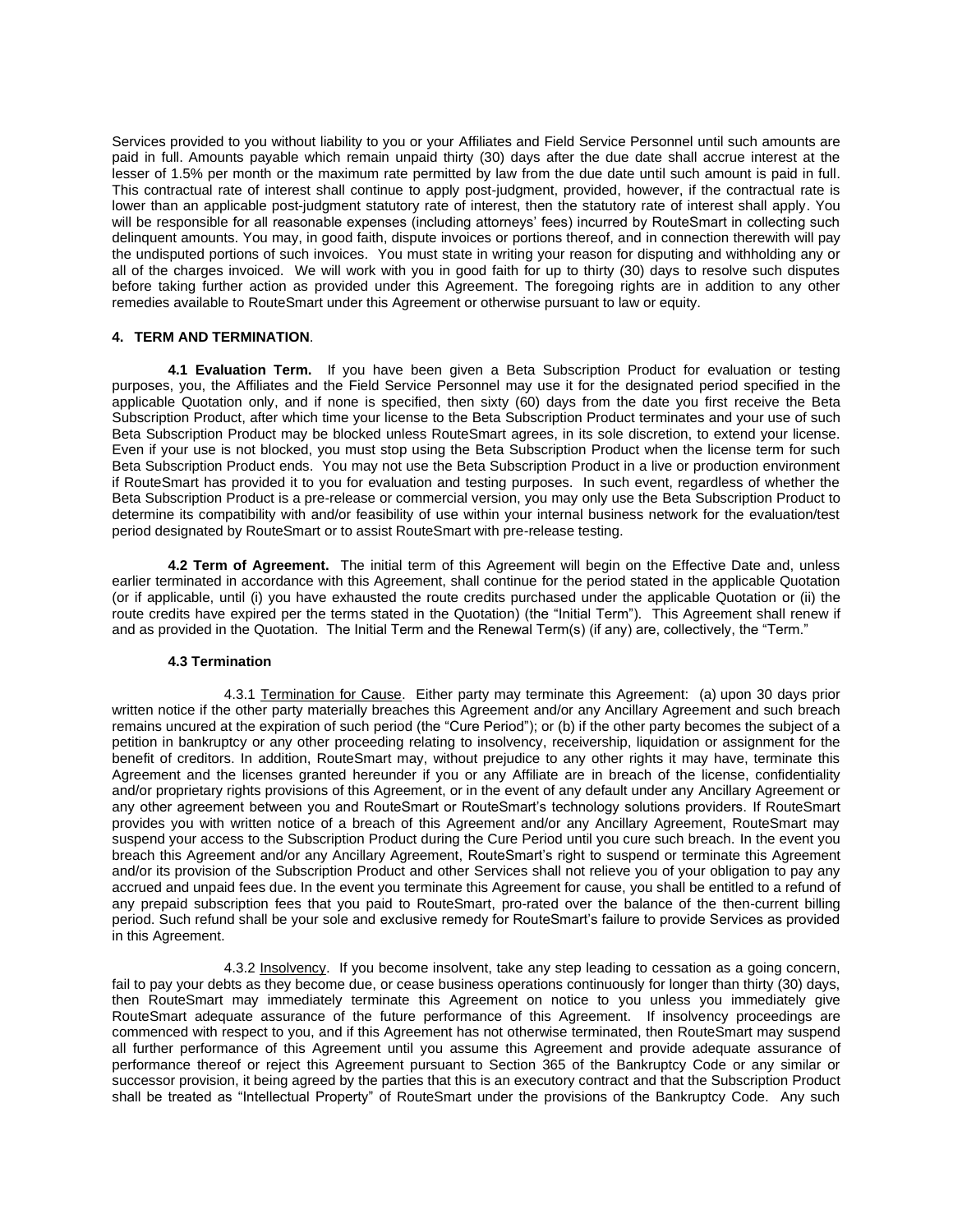suspension of further performance by RouteSmart pending your assumption or rejection will not be a breach of this Agreement, and will not affect RouteSmart's right to pursue or enforce any of its rights under this Agreement or otherwise. You acknowledge and agree that: (a) the licenses and rights granted in this Agreement to you are licenses and rights to "intellectual property" within the definition of Section 101(35A) of the Bankruptcy Code; (b) RouteSmart will have such rights, pursuant to this Agreement, as a licensor under the Bankruptcy Code; (c) following an entry for an order for relief under the Bankruptcy Code, you (as debtor in possession) or the bankruptcy trustee will not interfere with the rights of RouteSmart as provided in this Agreement.

4.3.3 Termination by RouteSmart. In addition to the remaining provisions of this Section 4, RouteSmart may terminate this Agreement and your use of the RouteSmart Technology and Services, immediately upon notice to you, if RouteSmart believes, in its sole and absolute discretion, that you are in violation of the provisions of Section 1.2 and/or are engaging in activities or behavior that is competitive to RouteSmart and its business.

4.3.4 Termination for Convenience. Following the expiration of the Initial Term, you may terminate this Agreement, with or without cause, upon thirty (30) days prior written notice to RouteSmart. In addition, RouteSmart may terminate this Agreement at any time, with thirty (30) days' written notice. If RouteSmart terminates this Agreement pursuant to this Section 4.3.4, and provided that you are not in default under this Agreement (or any Ancillary Agreement of other agreement with RouteSmart), RouteSmart will refund to you any prepaid subscription fees that you paid to RouteSmart, pro-rated over the balance of the then—current billing period.

4.3.5 Fair Usage Policy. A "Fair Usage Policy" ("FUP") applies to all users of the Subscription Product and the current version of the FUP may be viewed at trust.routesmart.com.

4.3.6 Effect of Termination. Upon termination of this Agreement, you shall have no further right or license to access or use the Subscription Product and shall promptly stop accessing or using the Subscription Product. After the expiration or termination of this Agreement, RouteSmart may take such action as is reasonably necessary at any time to suspend/block such access without liability to you or your Affiliates and Field Service Personnel. For a thirty (30) day period beginning upon the expiration or termination of the Agreement RouteSmart will make available to you a file of the Route Data in a format to be mutually agreed upon by the parties. After such thirty (30) day period, RouteSmart shall have no obligation to maintain or provide the Route Data and shall thereafter, unless legally prohibited, delete the Route Data without liability or recourse. Sections 1.4, and 3 (with respect to unpaid amounts that accrued before the expiration or termination of this Agreement) through and including 9 shall survive any termination or expiration of this Agreement.

# **5. CONFIDENTIALITY AND SECURITY**.

**5.1 General**. Each party acknowledges that it may have access to Confidential Information of the other party. "Confidential Information" means any non-public information disclosed by one party to the other party in connection with this Agreement that is disclosed in writing, orally or by inspection and is identified in writing or orally during disclosure as "Confidential" or "Proprietary" or which the receiving party has reason to believe is treated as confidential by the other party. Notwithstanding anything to the contrary in this Agreement, "Confidential Information" shall not include information that the receiving party can demonstrate (a) is, as of the time of its disclosure, or thereafter becomes part of the public domain through a source other than the receiving party; (b) was known to the receiving party as of the time of its disclosure; (c) is independently developed by the receiving party without use of the disclosing party's Confidential Information; or (d) is subsequently learned from a third party that, to the receiving party's knowledge, is not under a confidentiality obligation to the disclosing party. The parties agree that (i) the Subscription Product, including all software code pertaining thereto and other Services is Confidential Information of RouteSmart and may contain proprietary information and trade secrets, and (ii) the Route Data is your Confidential Information. Each party agrees that it will not, during the Term and for one (1) year thereafter, disclose, to any third party any Confidential Information received from the other party other than as expressly permitted under this Agreement. Each party will be deemed to have met its obligations hereunder if it treats the other party's Confidential Information with the same degree of confidentiality it affords its own sensitive business information. Notwithstanding anything to the contrary in this Agreement, the receiving party may disclose Confidential Information of the other party pursuant to the requirements of a court or governmental agency or by operation of law, provided that it gives the disclosing party reasonable prior written notice sufficient to permit the disclosing party to contest such disclosure or seek a protective order.

**5.2 Route Data**. Notwithstanding anything to the contrary in this Agreement, RouteSmart will store all Route Data in a password-protected database and will use reasonable security measures (including, but not limited to,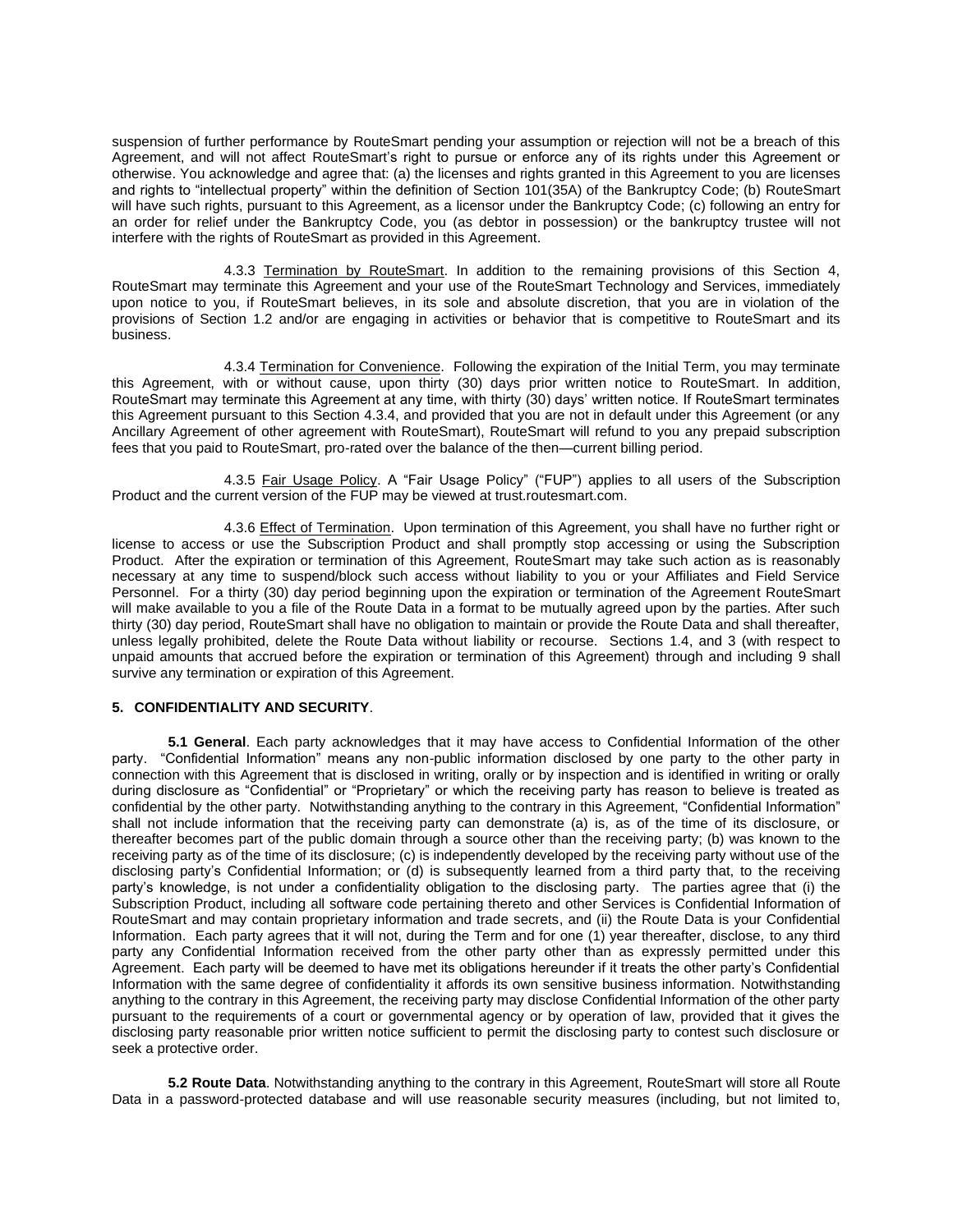encryption, intrusion prevention systems, firewalls and other RouteSmart security measures), in accordance with industry standards, designed to protect against unauthorized access to, and accidental or unlawful loss or disclosure of, the Route Data.

**6. LIMITED WARRANTY/DISCLAIMER/LIABILITY LIMITS.** So long as you are in compliance with the terms of this Agreement and are current in the payment of all fees and costs:

**6.1 Operation of the Subscription Product.** RouteSmart represents and warrants that when used in accordance with the Documentation and in accordance with this Agreement, the Subscription Product will function substantially in conformity with the Documentation (the "Limited Warranty"). Your exclusive remedy and RouteSmart's entire liability for any claim under this Limited Warranty that you assert within the Limited Warranty period shall be limited, at RouteSmart's sole discretion, to either (i) repair, correction or a work-around for the Subscription Product pursuant to RouteSmart's then-current Technical Support Services Policy; or (ii) return of any prepaid and unused fees received by RouteSmart for the Subscription Product, provided that you cease all use of the Subscription Product.

**6.2 Right to Grant Access**. RouteSmart represents and warrants that (a) it has all rights necessary to grant the use rights granted by RouteSmart under this Agreement; (b) the Subscription Product, the Services and any other materials provided by RouteSmart under this Agreement will not violate or infringe any United States registered patent or copyright; (c) RouteSmart will perform Services in a professional and skillful manner, in accordance with industry standards; (d) RouteSmart maintains industry standard and protocols and procedures designed to (i) prevent unauthorized access to Route Data and the Subscription Product via RouteSmart's network, (ii) prevent disabling devices including, but not limited to, codes, commands or instructions that may be used to access, alter, delete, damage or disable the network or software of you, your Affiliates or any third party (other than as installed by RouteSmart to prevent unauthorized use of the Subscription Product by you or your Affiliates or Field Service Personnel); and (e) RouteSmart has not received written notice that the Subscription Product violate any laws applicable to RouteSmart's business.

**6.3 Route Data**. You represent and warrant that you have all rights necessary to permit RouteSmart's access to the Route Data as described in this Agreement and that any Route Data that you provide under this Agreement was not obtained or developed in violation of any laws or regulations. You understand that the technical processing and transmission of the Subscription Product, including Route Data, may involve transmissions over various networks and changes to conform and adapt to technical requirements of connecting networks or devices. You acknowledge and agree that RouteSmart may preserve Route Data if required to do so by law or in the good faith belief that such preservation or disclosure is reasonably necessary to comply with legal process: enforce the terms of this Agreement or any other agreements relating to the Subscription Product and your use thereof, respond to claims that any Content violates the rights of third-parties, or to protect the rights, property, or personal safety of RouteSmart users and the public. You acknowledge and agree that the Service contains proprietary and confidential information that is protected by applicable intellectual property and other laws. You further acknowledge and agree that Content contained in, or information presented to you in connection with the Subscription Product is protected by copyrights, trademarks, service marks, patents or other proprietary rights and laws.

**6.4 Disclaimers**. Unfortunately, no data transmission over the Internet can be guaranteed to be 100% secure. RouteSmart cannot ensure or warrant the security of any information you transmit to or from our on-line products and services and you do so at your own risk. RouteSmart values its relationship with its customers and uses commercially available technology to safeguard any information, including personally identifiable information ("Personal Information") collected through the Subscription Product. Nevertheless, the internet is an open medium and no data transmission through the internet is completely secure. **Except with respect to geographic coordinate information, RouteSmart does not require access to Personal Information in order to provide the Subscription Product and RouteSmart does not proactively collect Personal Information. As such, RouteSmart does not guaranty or warranty the security of Personal Information, and RouteSmart assumes no responsibility or associated liability for access to, use, and/or storage and/or security of Personal Information that you may elect to transmit. You transmit Personal Information at your own risk. Unless you you purchase storage services in another jurisdiction (as stated in your Quotation), any Personal Information transmitted by or through you is stored in the United States, regardless of your country of origin and your connection to the Subscription Product is through and to servers located in the United States. Unless you have purchased extra-territorial storage services, any Personal Information you provide will be processed and maintained in the United States, pursuant to United States laws, on RouteSmart servers and/or other network systems operated by or for RouteSmart's benefit. If your country of origin has laws or regulations which require that Personal Information be received, used, transferred and/or saved in a manner different**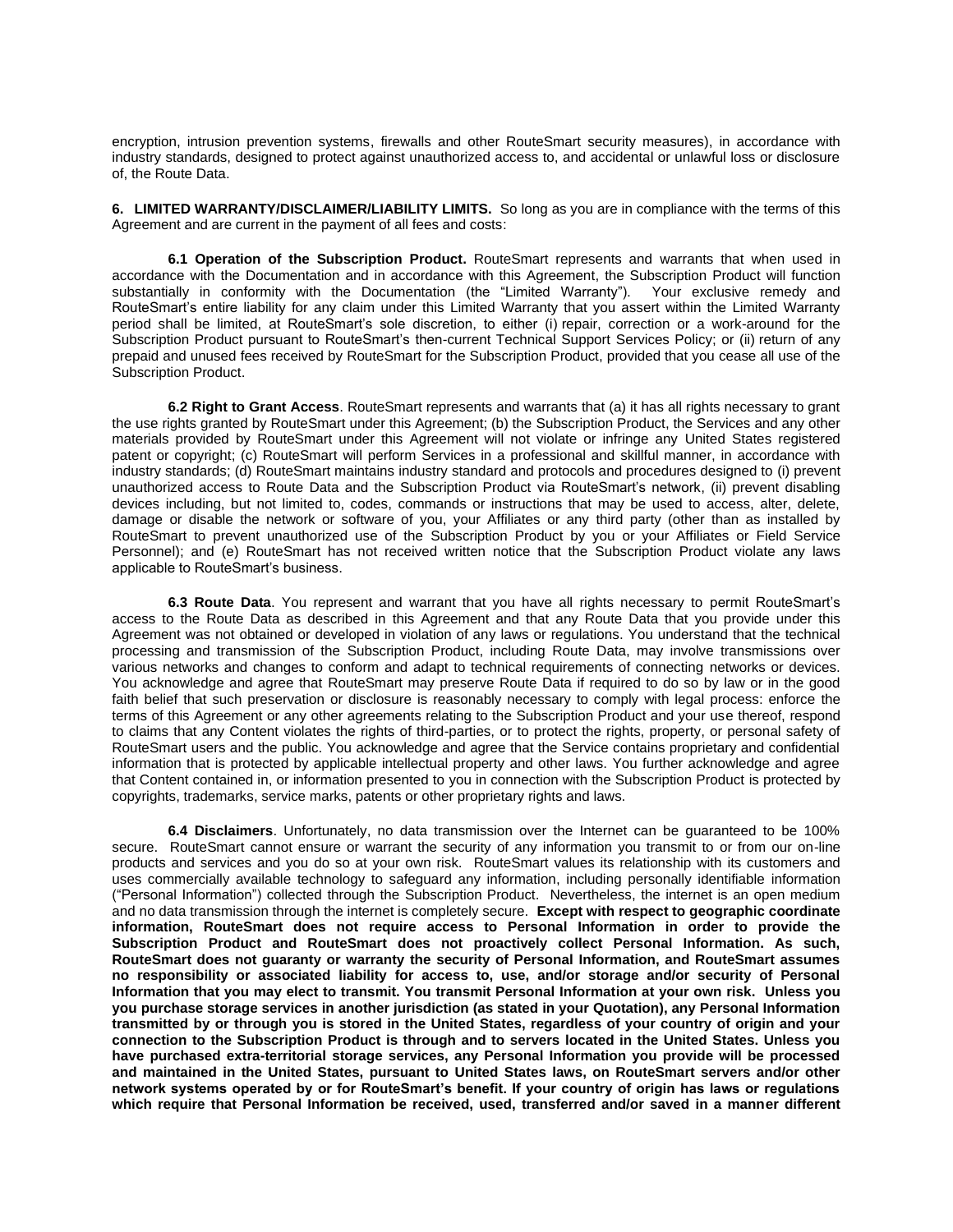**than as stated in this Agreement, then you are not authorized to provide such information to RouteSmart and/or through the Subscription Product, unless you purchase storage services in a location acceptable under the laws of your jurisdiction.**

**Your use of the Subscription Product and providing us with geographic coordinate information constitutes your confirmation that you have obtained such consent from your end users to this use to the extent required by applicable laws.** 

**6.5 LIMITATIONS. EXCEPT FOR ROUTESMART'S INDEMNIFICATION OBLIGATIONS, ROUTESMART'S LIABILITY TO YOU UNDER THIS AGREEMENT SHALL BE LIMITED TO THE TOTAL OF THE FEES YOU PAID DURING THE TWELVE (12) MONTHS IMMEDIATELY PRECEDING THE CLAIM. EXCEPT FOR ROUTESMART'S INDEMNIFICATION OBLIGATIONS, NEITHER ROUTESMART NOR ITS THIRD PARTIES SHALL BE LIABLE FOR ANY SPECIAL, INCIDENTAL, INDIRECT, PUNITIVE, EXEMPLARY OR CONSEQUENTIAL DAMAGES ARISING OUT OF THIS AGREEMENT, WHETHER IN AN ACTION OR ARISING OUT OF BREACH OF CONTRACT, TORT OR ANY OTHER CAUSE OF ACTION (SUCH AS THE USE OF OR INABILITY TO USE THE SUBSCRIPTION PRODUCT AND/OR DATA, OR THE PROVISION OF OR FAILURE TO PROVIDE CONSULTING OR SUPPORT SERVICES), EVEN IN THE EVENT OF FAULT, NEGLIGENCE OR MISREPRESENTATION AND EVEN IF ADVISED OF THE POSSIBILITY OF SUCH DAMAGES.** 

**7. DISCLAIMERS. ROUTESMART DATA HAS BEEN OBTAINED FROM SOURCES BELIEVED TO BE RELIABLE, BUT ITS ACCURACY AND COMPLETENESS ARE NOT GUARANTEED. DATA MAY CONTAIN NONCONFORMITIES, DEFECTS, ERRORS OR OMISSIONS. THE LIMITED WARRANTY CONTAINED IN THIS AGREEMENT SHALL NOT APPLY TO BETA SUBSCRIPTION PRODUCT. ALL BETA SUBSCRIPTION PRODUCTS ARE PROVIDED TO YOU "AS IS, WITH ALL FAULTS." WITHOUT LIMITING THE GENERALITY OF THE PRECEDING SENTENCE, EXCEPT AS OTHERWISE PROVIDED IN THIS AGREEMENT, ROUTESMART AND ITS LICENSOR(S) DO NOT WARRANT THAT THE DATA OR SUBSCRIPTION PRODUCT WILL MEET YOUR NEEDS OR EXPECTATIONS, THE USE OF THE DATA OR SUBSCRIPTION PRODUCT WILL BE UNINTERRUPTED, OR THAT ALL NONCONFORMITIES IN THE SUBSCRIPTION PRODUCT OR DATA CAN OR WILL BE CORRECTED. INFORMATION DERIVED FROM YOUR USE OF THE SUBSCRIPTION PRODUCT SHOULD NOT BE USED AS THE ONLY BASIS FOR DECISIONS WITH RESPECT TO YOUR BUSINESS OPERATIONS. YOU SHOULD ALWAYS VERIFY AND SUPPLEMENT ACTUAL RESULTS, INCLUDING BUT NOT LIMITED TO, MAP, SPATIAL, RASTER, AND TABULAR INFORMATION. ROUTESMART SPECIFICALLY DISCLAIMS ANY AND ALL LIABILITY FOR LOSSES, DAMAGES OF ANY NATURE, WHETHER DIRECT OR INDIRECT, TORT OR CONTRACT, FEES OR CLAIMS TO THE EXTENT ARISING OUT OF YOUR USE OF YOUR PASSWORDS, OR YOUR USE OF THE SUBSCRIPTION PRODUCT GENERALLY, IN A MANNER NOT PERMITTED UNDER THIS AGREEMENT. TO THE MAXIMUM EXTENT PERMITTED BY APPLICABLE LAW, EXCEPT FOR THE REPRESENTATIONS AND WARRANTIES IN SECTION 6, BOTH PARTIES DISCLAIM ALL WARRANTIES, WHETHER EXPRESS, IMPLIED OR STATUTORY, INCLUDING BUT NOT LIMITED TO WARRANTIES OF MERCHANTABILITY OR FITNESS FOR A PARTICULAR PURPOSE OR ANY PURPOSE, RELIABILITY, ACCURACY, TITLE AND NON-INFRINGEMENT. YOU ACKNOWLEDGE THAT THE INTERNET IS NOT ALWAYS SECURE AND MAY SOMETIMES GIVE RISE TO SECURITY RISKS.** 

### **8. INDEMNIFICATION.**

**8.1 Of You By RouteSmart for Infringement**. So long as you are in compliance with the terms of this Agreement and have paid all fees and costs when due, RouteSmart shall defend, indemnify, and hold you and your Affiliates, and the directors, officers, employees and agents of each of these, harmless from and against any damages, losses, liabilities, penalties, judgments, settlements, costs and expenses, (including, but not limited to, reasonable attorneys' fees) arising out of any third party claim (i) relating to RouteSmart's breach of Section 1.5, 5.1 and/or 5.2 of this Agreement; (ii) relating to RouteSmart's failure to comply with any law or regulation applicable to the Subscription Product, or the operation thereof; and/or (iii) alleging that the Subscription Product and/or Services (excluding Route Data), when used by you as permitted in this Agreement, infringes any United States patent, copyright, trade secret, trademark or any other intellectual property right. You will promptly give written notice of the claim to RouteSmart; provided, however, that failure to give prompt notice will not relieve RouteSmart of any liability hereunder (except to the extent RouteSmart has suffered actual material prejudice by such failure). RouteSmart will have sole control over the defense or settlement of any claim, provided that, without your prior written consent, RouteSmart will not enter into any settlement agreement that does not include as an unconditional term thereof the giving by the claimant or plaintiff to you a release from all liability with respect to the claim. In addition, you will provide to RouteSmart, at RouteSmart's cost, all reasonable assistance in the defense of the claim. Except as otherwise provided in the previous sentence, RouteSmart will not be responsible for any costs, expenses or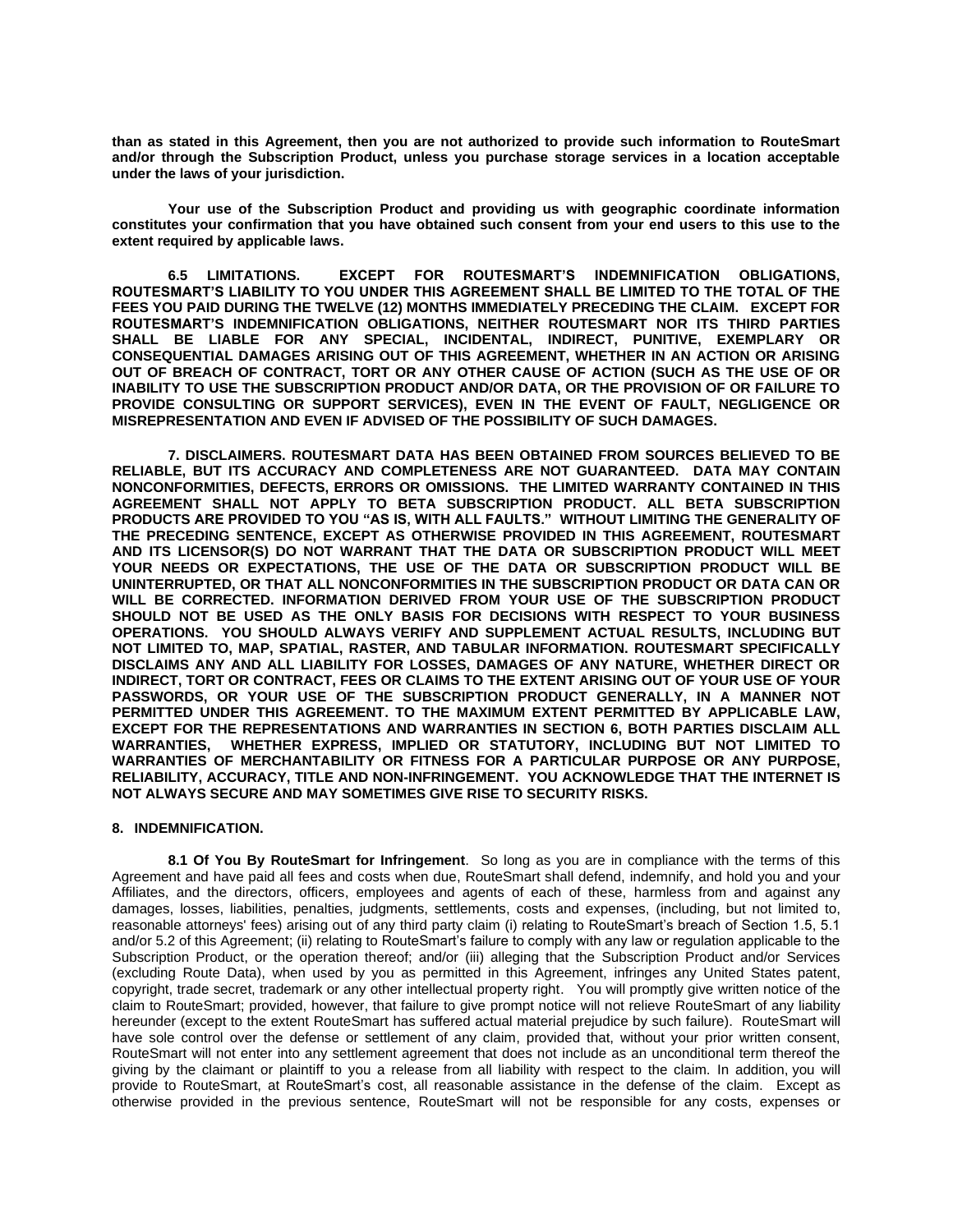compromise with respect to a claim for which you seek indemnification that are incurred or made by you without RouteSmart's prior written consent, such consent not to be unreasonably withheld or delayed. If RouteSmart believes that any part or component of any Subscription Product is or will become the subject of an infringement claim, or in the event that your use of the Subscription Product is or may be enjoined, RouteSmart, at its own expense and in its reasonable discretion, may (in addition to its indemnification obligations) either (i) obtain the right for you, the Affiliates and the Field Service Personnel to continue using the Subscription Product or (ii) modify the Subscription Product to make it noninfringing while maintaining substantially similar functionality. If neither of such alternatives is commercially practical in RouteSmart's reasonable discretion, then RouteSmart may terminate this Agreement as to the infringing Subscription Product and will promptly refund to you the fees pre-paid by you for the Subscription Product after the Effective Date**.** The provisions of this Section notwithstanding, RouteSmart shall have no indemnification obligation or liability for any infringement claim to the extent that such claim is based on (a) any Route Data that you provide under this Agreement, or your failure to comply with any law or regulation applicable to the Route Data and/or your use of the Subscription Product (b) your breach of this Agreement; (c) use of the Subscription Product in combination with any items not supplied or approved by RouteSmart; (d) material alteration of the Subscription Product by you, your Affiliates, Field Service Personnel or any third party acting on your behalf; (e) continuation by you or your Affiliates or Field Service Personnel of infringing activity relating to your use of the Subscription Product after you have been notified in writing of the infringement; or (f) use or continued use of a release of the Subscription Product that is not the most current release of the Subscription Product that RouteSmart provided to you before the infringement occurred, if the infringement would have been avoided by the use of such most current release. THIS SECTION 8.1 STATES THE ENTIRE OBLIGATION OF ROUTESMART WITH RESPECT TO INFRINGEMENT OR ALLEGATION OF INFRINGEMENT OF INTELLECTUAL PROPERTY RIGHTS OF ANY THIRD PARTY.

**8.2 Of RouteSmart By You**. You shall defend, indemnify and hold RouteSmart and its directors, officers, employees and agents harmless against any damages, losses, liabilities, penalties, judgments, settlements, costs and expenses (including, but not limited to, reasonable attorneys' fees) arising out of any third party claim (a) relating to your breach or alleged breach of any of your representations, warranties, covenants or obligations under this Agreement including the provisions of Sections 5.1 and Section 9.3 hereof; (b) relating to your failure to comply with the provisions of this Agreement or any Ancillary Agreements pertaining to the Subscription Product any law or regulation applicable to the Route Data and/or your use of the Subscription Product or the operation thereof; (c) alleging that the Route Data (as provided by you and used by RouteSmart as permitted under this Agreement) any patent, copyright, trade secret, trademark or any other intellectual property right; and/or (d) to the extent that an infringement claim arises out of your continuation by you or your Affiliates of infringing activity relating to your use of the Subscription Product after you have been notified in writing of the infringement. RouteSmart will promptly give written notice of the claim to you; provided, however, that failure to give prompt notice will not relieve you of any liability hereunder (except to the extent you have suffered actual material prejudice by such failure). You will have sole control of the defense and settlement of the claim; provided that, without RouteSmart's prior written consent, you will not enter into any settlement agreement that does not include as an unconditional term thereof the giving by the claimant or plaintiff to RouteSmart a release from all liability with respect to the claim. In addition, RouteSmart will provide to you, at your cost, all reasonable assistance in the defense of the claim. Except as otherwise provided in the previous sentence, you will not be responsible for any costs, expenses or compromise with respect to a claim for which RouteSmart seeks indemnification that are incurred or made by RouteSmart without your prior written consent, such consent not to be unreasonably withheld or delayed. You will not be responsible for any settlement of an indemnified claim made by RouteSmart without your prior written consent. THIS SECTION 8.2 STATES THE ENTIRE OBLIGATION OF YOU WITH RESPECT TO INFRINGEMENT OR ALLEGATION OF INFRINGEMENT OF INTELLECTUAL PROPERTY RIGHTS OF ANY THIRD PARTY.

# **9. MISCELLANEOUS.**

## **9.1 Governing Law; Venue**.

**9.1.1** For U.S. City, County, and State Government Entities. If you are a U.S. city, county or state government entity, then the Agreement is silent regarding governing law and venue.

**9.1.2** For U.S. Federal Government Entities. If you are a U.S. Federal Government entity then the following applies: ALL CLAIMS ARISING OUT OF OR RELATING TO THIS AGREEMENT OR THE SERVICES WILL BE GOVERNED BY THE LAWS OF THE UNITED STATES OF AMERICA, EXCLUDING ITS CONFLICT OF LAWS RULES. SOLELY TO THE EXTENT PERMITTED BY FEDERAL LAW: (I) THE LAWS OF THE STATE OF NEW YORK (EXCLUDING NEW YORK'S CONFLICT OF LAWS RULES) WILL APPLY IN THE ABSENCE OF APPLICABLE FEDERAL LAW; AND (II) FOR ALL CLAIMS ARISING OUT OF OR RELATING TO THIS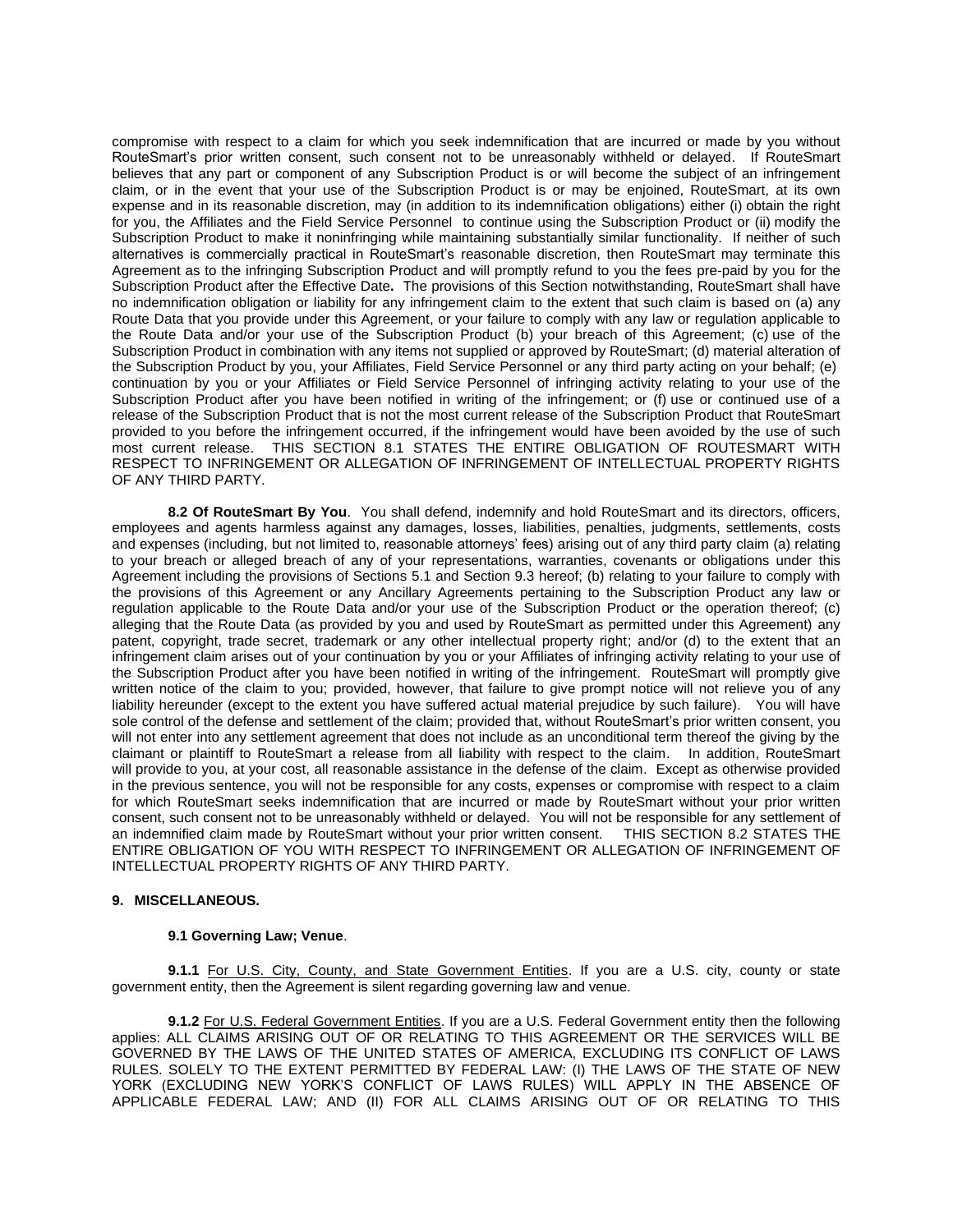AGREEMENT OR THE SERVICES, THE PARTIES CONSENT TO PERSONAL JURISDICTION IN, AND THE EXCLUSIVE VENUE OF, THE COURTS IN HOWARD COUNTY, MARYLAND.

**9.1.3** For All Other U.S. Entities. If you are an entity located in the United States of America, Its Possessions, and Territories and not subject to the provisions of Section 9.1.1 or 9.1.2, then the following applies: ALL CLAIMS ARISING OUT OF OR RELATING TO THIS AGREEMENT OR THE SERVICES WILL BE GOVERNED BY NEW YORK'S LAW, EXCLUDING THAT STATE'S CONFLICT OF LAWS RULES, AND WILL BE LITIGATED EXCLUSIVELY IN THE FEDERAL OR STATE COURTS OF HOWARD COUNTY, MARYLAND, USA; THE PARTIES CONSENT TO PERSONAL JURISDICTION IN THOSE COURTS.

**9.1.4** For All Other Entities. If you are an entity not located in the United States of America, Its Possessions, and Territories, then the following applies: ALL DISPUTES ARISING IN CONNECTION WITH THIS AGREEMENT THAT CANNOT BE SETTLED THROUGH GOOD FAITH DISPUTE RESOLUTION EFFORTS AND NEGOTIATION BETWEEN THE PARTIES SHALL BE FINALLY SETTLED UNDER THE RULES OF ARBITRATION OF THE INTERNATIONAL CHAMBER OF COMMERCE BY ONE (1) ARBITRATOR FLUENT IN THE ENGLISH LANGUAGE AND WITH SIGNIFICANT EXPERIENCE IN THE SOFTWARE AND CLOUD SERVICES INDUSTRY, APPOINTED IN ACCORDANCE WITH SAID RULES. THE LANGUAGE OF THE ARBITRATION SHALL BE IN ENGLISH. THE PLACE OF THE ARBITRATION SHALL BE AT A MUTUALLY AGREED LOCATION AND IF THE PARTIES CANNOT REACH AGREEMENT, THE PLACE OF ARBITRATION SHALL BE AT THE HAGUE. This Agreement shall not be governed by the United Nations Convention on Contracts for the International Sale of Goods, the application of which is expressly excluded. Either party shall, at the request of the other, make available documents or witnesses relevant to the major aspects of the dispute subject to ROUTESMART'S right to maintain the secrecy of its Confidential Information.

**9.2 Waiver of Jury Trial**. THE PARTIES SPECIFICALLY WAIVE ANY RIGHT TO TRIAL BY JURY IN ANY COURT WITH RESPECT TO ANY CONTRACTUAL, TORTIOUS, OR STATUTORY CLAIM, COUNTERCLAIM, OR CROSS-CLAIM AGAINST THE OTHER ARISING OUT OF OR CONNECTED IN ANY WAY TO THIS AGREEMENT, BECAUSE THE PARTIES HERETO, BOTH OF WHOM ARE REPRESENTED BY COUNSEL, BELIEVE THAT THE COMPLEX COMMERCIAL AND PROFESSIONAL ASPECTS OF THEIR DEALINGS WITH ONE ANOTHER MAKE A JURY DETERMINATION NEITHER DESIRABLE NOR APPROPRIATE.

**9.3 Equitable Relief**. You agree that RouteSmart may seek equitable relief, including preliminary and permanent injunction, in any court of competent jurisdiction to prevent or enjoin misappropriation, misuse, unauthorized disclosure or infringement of any intellectual property rights and/or Confidential Information in addition to any other remedies or damages to which it may be entitled. You agree that RouteSmart has the right to audit your compliance with this Agreement on thirty (30) days' advance written notice during normal business hours, provided that such audit does not unreasonably interfere with your or any of your Affiliate's business operations.

**9.4 Export Controls**. RouteSmart represents that the Subscription Product is subject to U.S. export control laws and regulations. You agree to comply with all applicable U.S. export laws applicable to the Subscription Product. If you or any end user of the Subscription Product is an agency or department of the United States government ("Government"), the use, duplication, reproduction, release, modification, disclosure or transfer of the Subscription Product, in whole or in part, of any kind including but not limited to technical data, manuals or Documentation, is limited by and in accordance with this Agreement as "restricted computer software" in accordance with FAR 27.401 and 27.405(b)(2) for civilian agencies, and is limited by and in accordance with this Agreement as "commercial computer software" in accordance with DFAR Supplement 227.7202-3 for military agencies as may be amended from time to time or as replaced or succeeded by substantially similar regulations. Use of the Subscription Product by the Government constitutes acknowledgment of RouteSmart's proprietary rights therein. Contractor or manufacturer is RouteSmart Technologies, Inc. You represent that neither you nor any of your subsidiaries or, to your knowledge, any of your directors, officers, employees, agents, affiliates or representatives is an individual or entity ("Person") currently the subject of any sanctions administered or enforced by the United States Department of Treasury's Office of Foreign Assets Control ("OFAC"), or other relevant sanctions authority (collectively, "Sanctions"), nor are you located, organized or resident in a country or territory that is the subject of Sanctions; and you represent and covenant that you have not knowingly engaged in, are not now knowingly engaged in, and shall not engage in, any dealings or transactions with any Person, or in any country or territory, that is the subject of Sanctions, unless allowable under applicable law, rule or regulations.

**9.5 Assignment**. Neither party may assign or otherwise transfer this Agreement (or related Quotation) its rights, duties or obligations under this Agreement whether in a sale of assets or stock of the transferring party, merger, or otherwise by operation of law in whole or in part, without the other party's prior written consent, except that